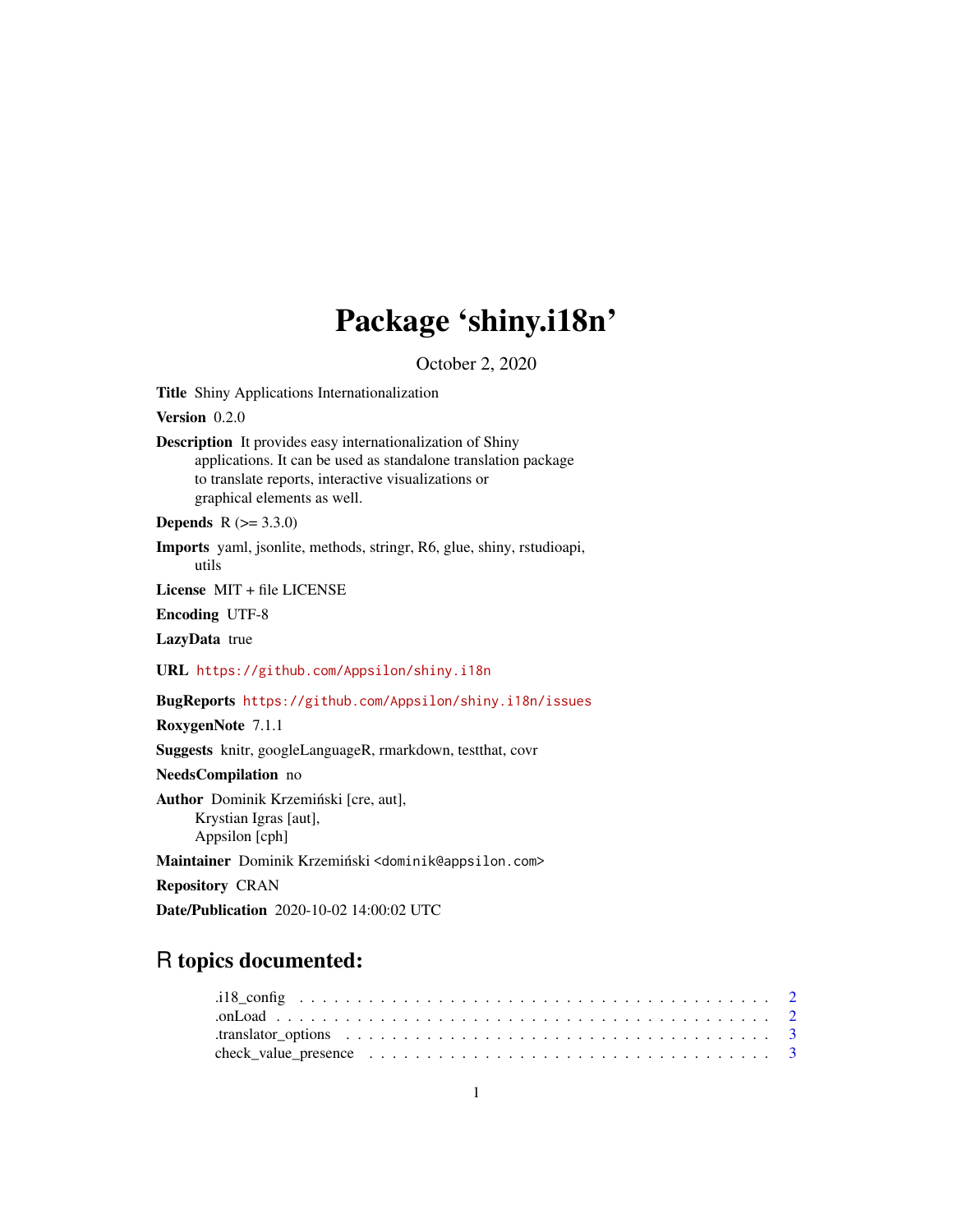#### <span id="page-1-0"></span>2 . Concluded to the contract of the conclusion of the conclusion of the conclusion of the conclusion of the conclusion of the conclusion of the conclusion of the conclusion of the conclusion of the conclusion of the concl

|  | $\overline{4}$ |
|--|----------------|
|  | 5              |
|  | 5              |
|  | 6              |
|  | 6              |
|  | 7              |
|  | 8              |
|  | 8              |
|  | 9              |
|  | 9              |
|  | -10            |
|  |                |
|  |                |
|  |                |
|  |                |
|  |                |
|  |                |

#### **Index** and the contract of the contract of the contract of the contract of the contract of the contract of the contract of the contract of the contract of the contract of the contract of the contract of the contract of th

.i18\_config *Global i18n config list.*

# Description

Global i18n config list.

# Usage

.i18\_config

# Format

An object of class list of length 3.

# Description

On package load it updates .i18\_config reading yaml file from config.

# Usage

.onLoad(libname, pkgname)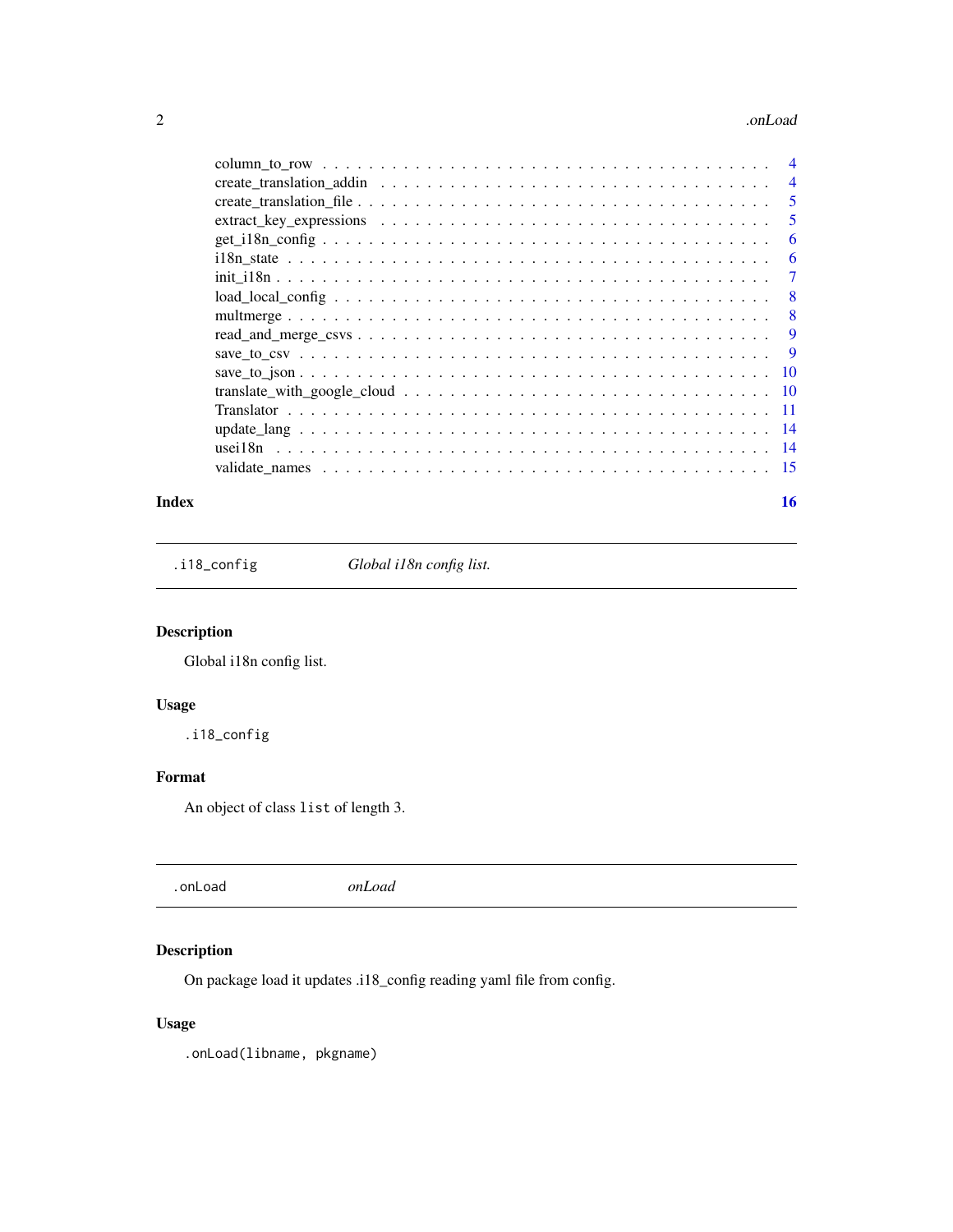# <span id="page-2-0"></span>Arguments

| libname | library name |
|---------|--------------|
| pkgname | package name |

.translator\_options *Translator options*

## Description

Translator options

# Usage

.translator\_options

#### Format

An object of class list of length 3.

check\_value\_presence *Check for value presence*

# Description

If value is not present in vector it takes its first value.

## Usage

```
check_value_presence(val, vect, warn_msg = "")
```
# Arguments

| val      | element of vector yect                             |
|----------|----------------------------------------------------|
| vect     | vector of values                                   |
| warn_msg | warning message to be displayed if val not in vect |

### Value

updated val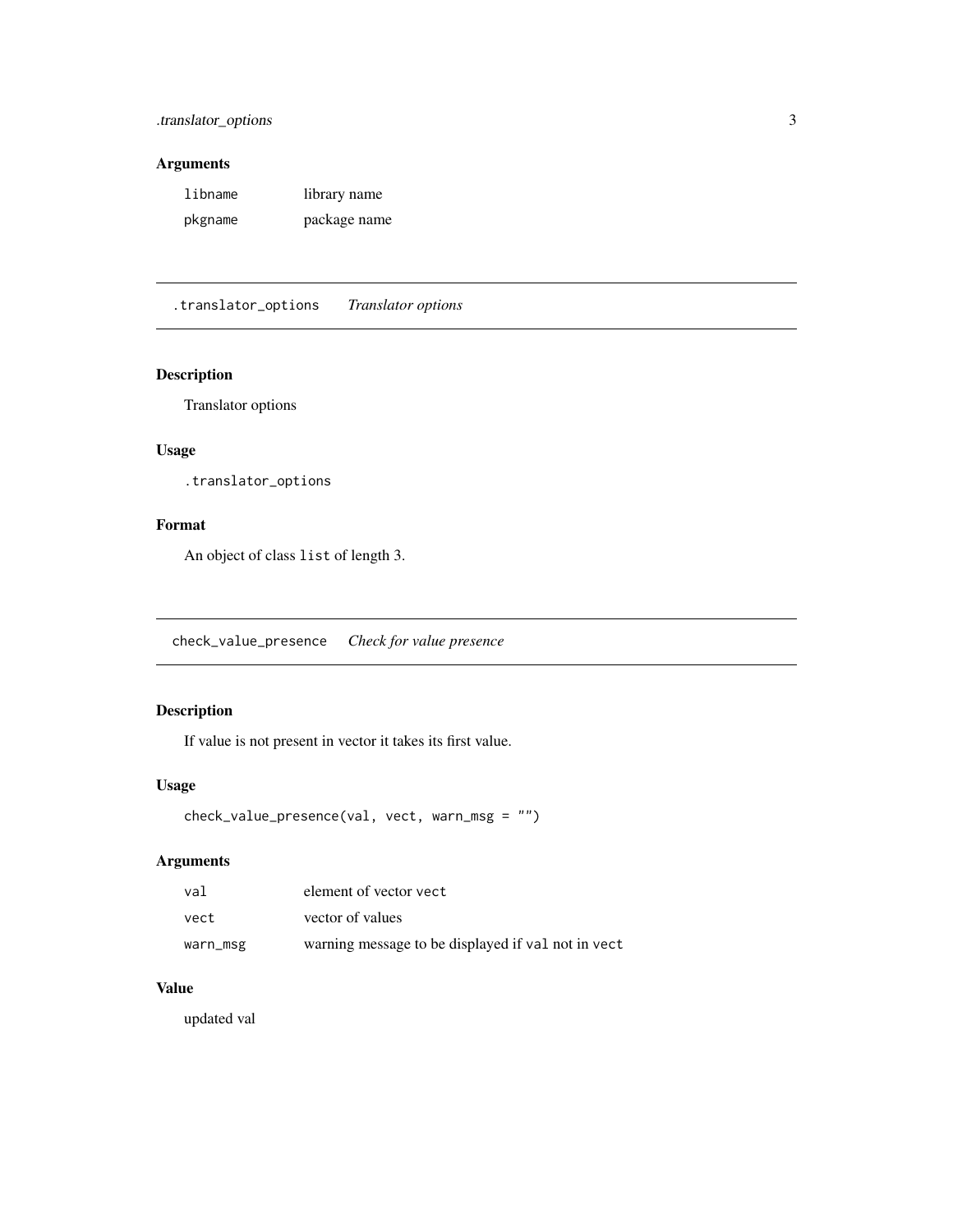<span id="page-3-0"></span>column\_to\_row *Column to row*

# Description

Returns the same data.frame where one column is a rowname now.

#### Usage

column\_to\_row(data, colname)

# Arguments

| data    | data frame with data       |
|---------|----------------------------|
| colname | character with column name |

# Value

data.frame with one column less

create\_translation\_addin

*Create translation file addin*

# Description

Create translation file addin

## Usage

```
create_translation_addin()
```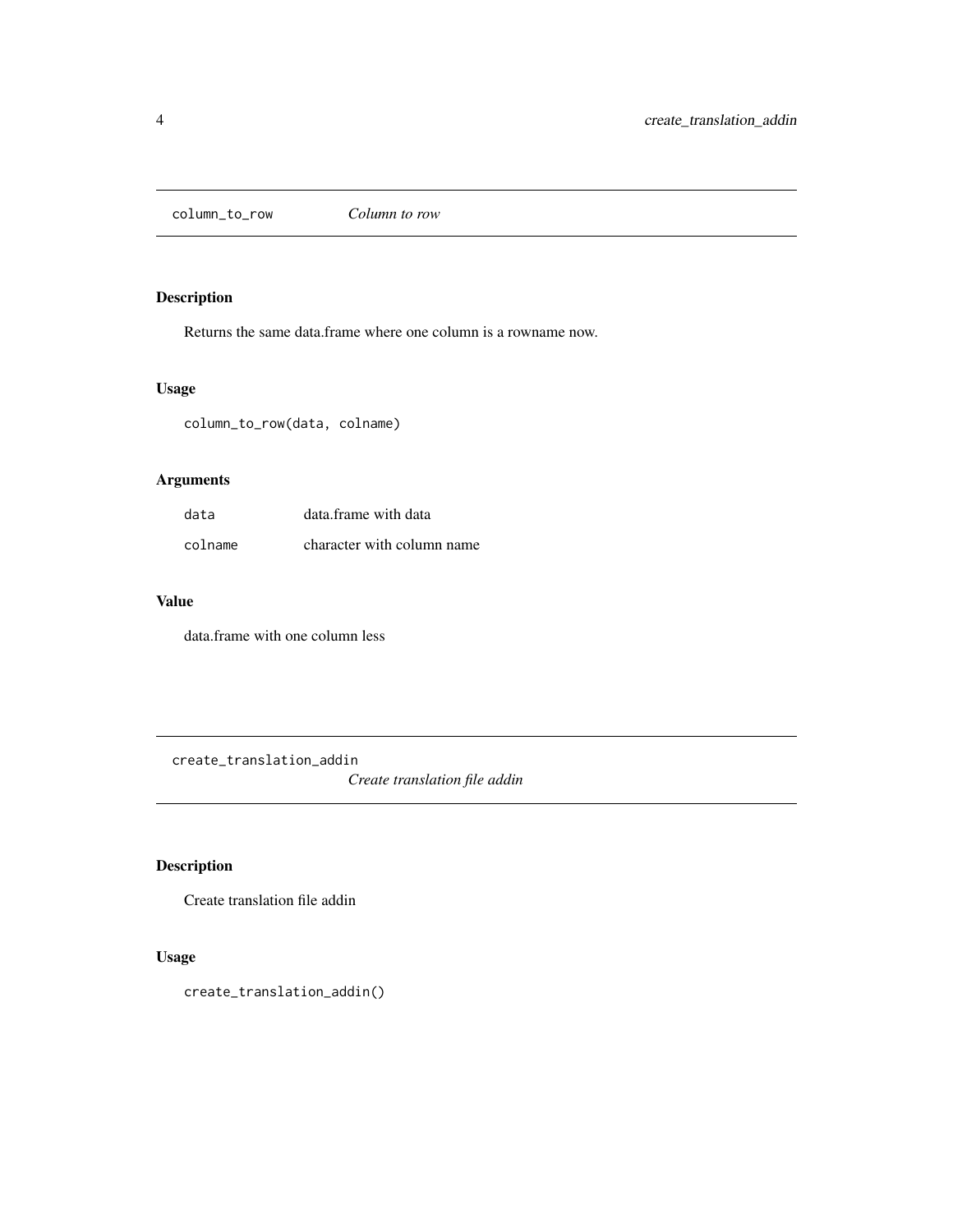<span id="page-4-0"></span>create\_translation\_file

*Create translation file*

# Description

Auxiliary shiny.i18n function that searches for all key expressions (eg. surrounded by i18n\$t() tag in the script).

## Usage

```
create_translation_file(path, type = "json", handle = "i18n", output = NULL)
```
#### Arguments

| path   | character with path of the file that needs to be inspected for key translations                                                         |
|--------|-----------------------------------------------------------------------------------------------------------------------------------------|
| type   | type of the example output file with translations, either "json" or "csv"                                                               |
| handle | name of Translator object within script from path                                                                                       |
| output | if NULL (default) the output will be saved with a default file name ("transla-<br>tion.json" for JSON and "translate_lang.csv" for CSV) |

```
extract_key_expressions
```
*Extract key expressions*

## Description

Extract key expressions

## Usage

```
extract_key_expressions(text, handle = "i18n")
```
# Arguments

| text   | character with text of the script                         |
|--------|-----------------------------------------------------------|
| handle | character with Translator object handle (default: 'i18n') |

# Value

vector of characters with key expressions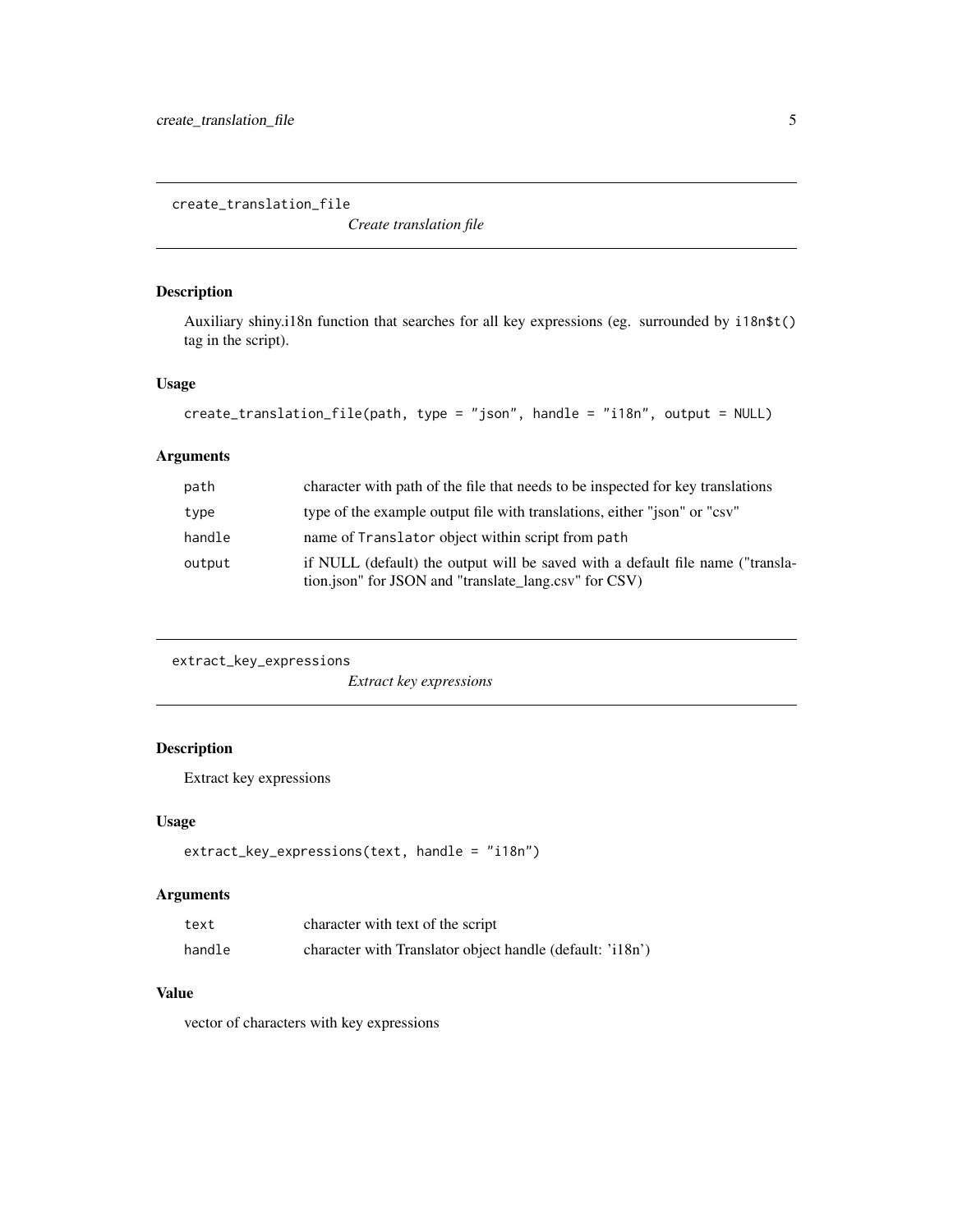<span id="page-5-0"></span>get\_i18n\_config *Get i18n config*

# Description

Get i18n config

#### Usage

get\_i18n\_config(field)

# Arguments

field a field from configuration file

# Value

character with option from config.yaml file

| i18n state | Create i18n state div |
|------------|-----------------------|
|------------|-----------------------|

# Description

This hidden div contain information about i18 translation state.

#### Usage

```
i18n_state(init_language)
```
## Arguments

init\_language key language code

# Value

shiny tag with div "i18n-state"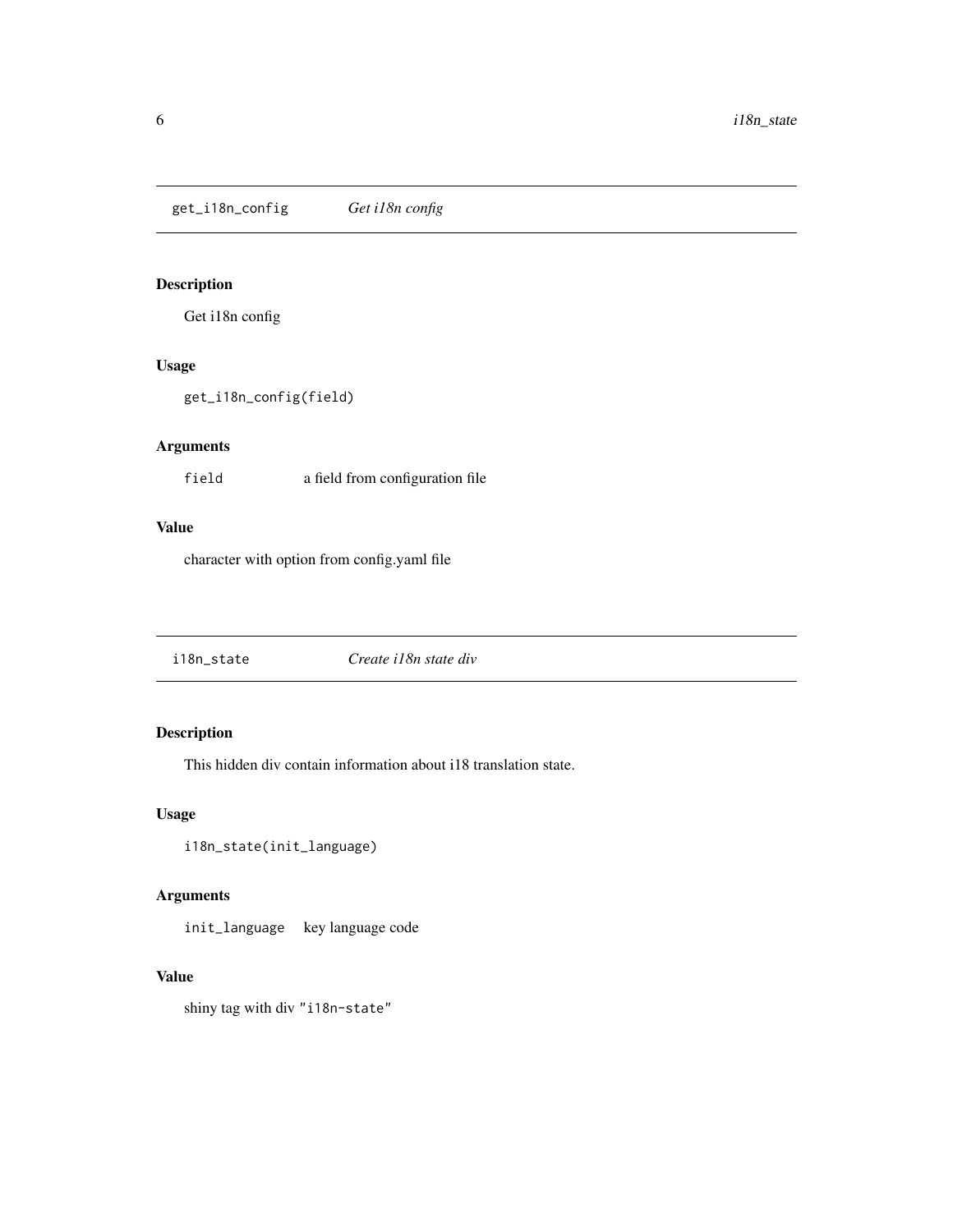<span id="page-6-0"></span>

## Description

Creates new i18n Translator object

#### Usage

```
init_i18n(
  translation_csvs_path = NULL,
  translation_json_path = NULL,
  translation_csv_config = NULL,
  automatic = FALSE
\mathcal{L}
```
## Arguments

| translation_csvs_path  |                                                                                      |
|------------------------|--------------------------------------------------------------------------------------|
|                        | character with path to folder containing csv translation files. See more in Details. |
| translation_json_path  |                                                                                      |
|                        | character with path to JSON translation file. See more in Details.                   |
| translation_csv_config |                                                                                      |
|                        | character with path to configuration file for csv option.                            |
| automatic              | logical flag, indicating if i18n should use an automatic translation API.            |

#### Value

i18n object

# Examples

```
## Not run:
i18n <- init_i18n(translation_csvs_path = "../csvdata/")
i18n <- init_i18n(translation_json_path = "translations.json")
```
## End(Not run)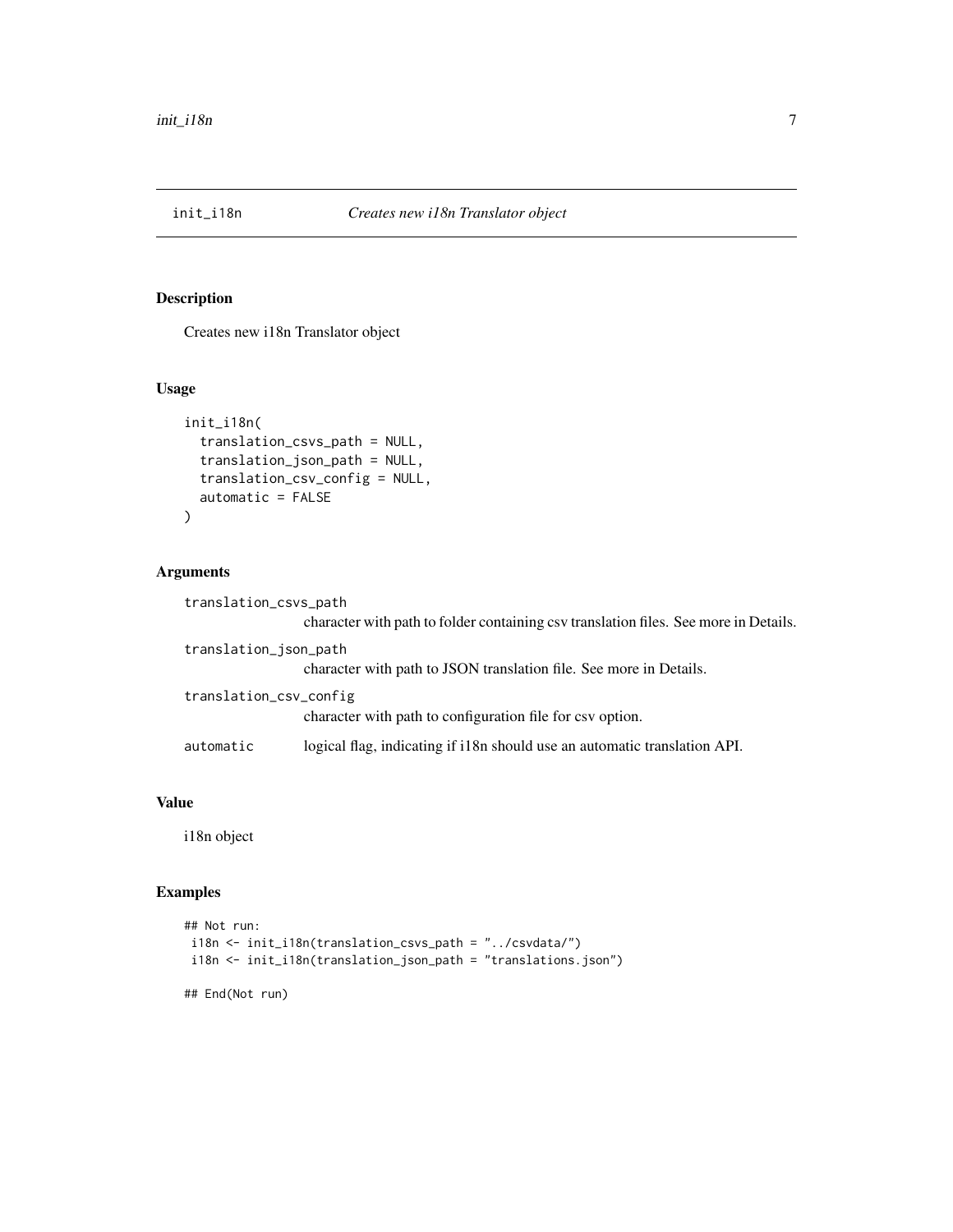<span id="page-7-0"></span>load\_local\_config *Load Local YAML Config*

## Description

Load Local YAML Config

#### Usage

load\_local\_config(yaml\_config\_path)

#### Arguments

yaml\_config\_path path to yaml config file

#### Value

list of config options or empty list if file not exists

multmerge *Mulitple Merge*

## Description

Inspired by: https://www.r-bloggers.com/merging-multiple-data-files-into-one-data-frame/

## Usage

```
multmerge(filenames, sep = ",")
```
## Arguments

| filenames | character vector with filenames |
|-----------|---------------------------------|
| sep       | fields separator                |

#### Value

data.frame with merged files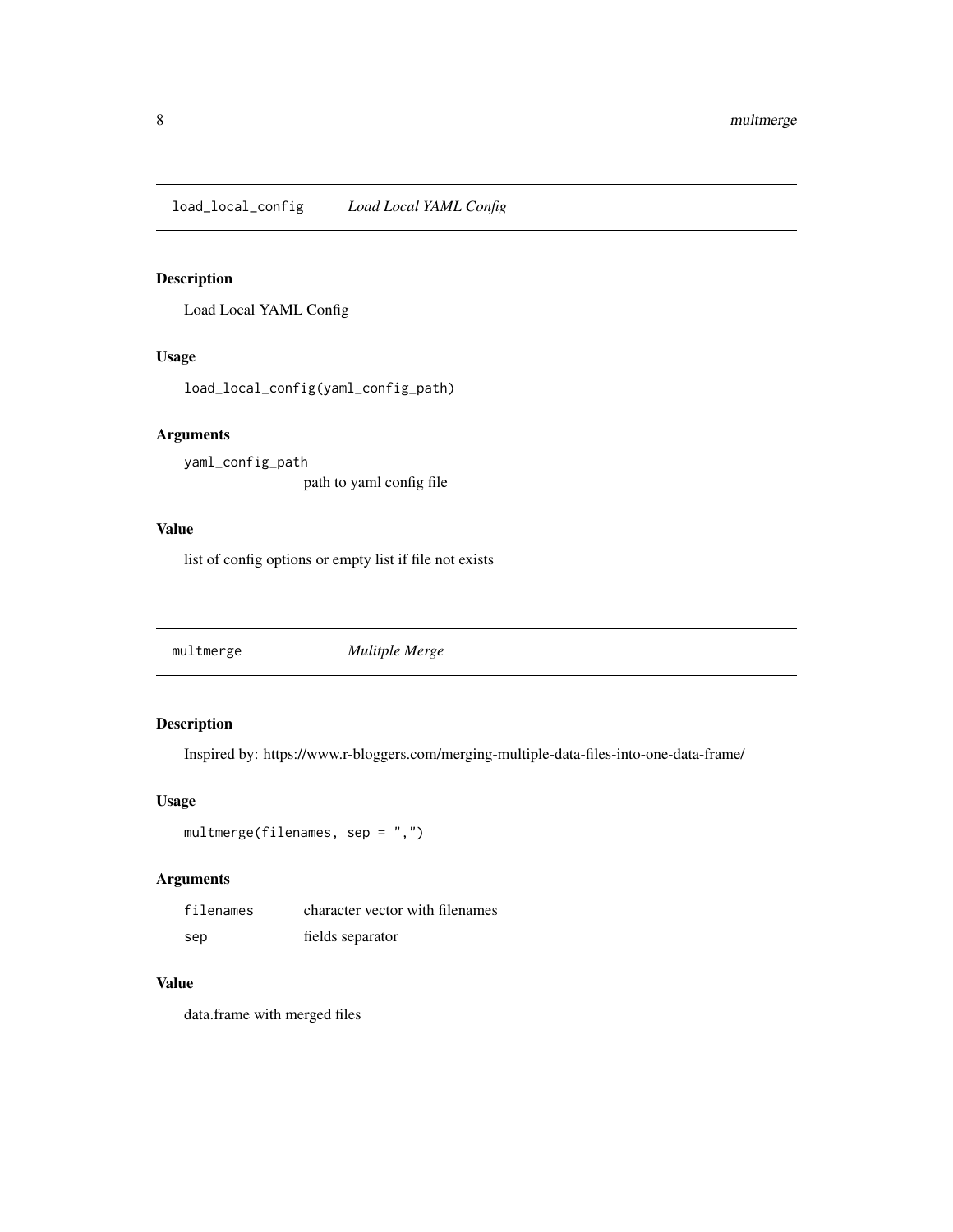#### <span id="page-8-0"></span>read\_and\_merge\_csvs *Read and merge CSVs*

#### Description

This function reads and merges data from multiple csv files in given folder.

#### Usage

```
read_and_merge_csvs(dir_path, sep = ",")
```
# Arguments

| $dir$ _path | character with path to directory with csy files |
|-------------|-------------------------------------------------|
| sep         | fields separator                                |

#### Value

data.frame with CSV files content

| Save example i18n file to CSV<br>save_to_csv |
|----------------------------------------------|
|----------------------------------------------|

# Description

It saves translation data structure with language key code "key" and language to translate name "lang" as an example of a translation csv file.

### Usage

```
save_to_csv(key_expressions, output_path = NULL)
```
# Arguments

| key_expressions |                                                                            |
|-----------------|----------------------------------------------------------------------------|
|                 | vector with key expression to translate                                    |
| output_path     | character with path to output file (default: "translate_lang.csv" if NULL) |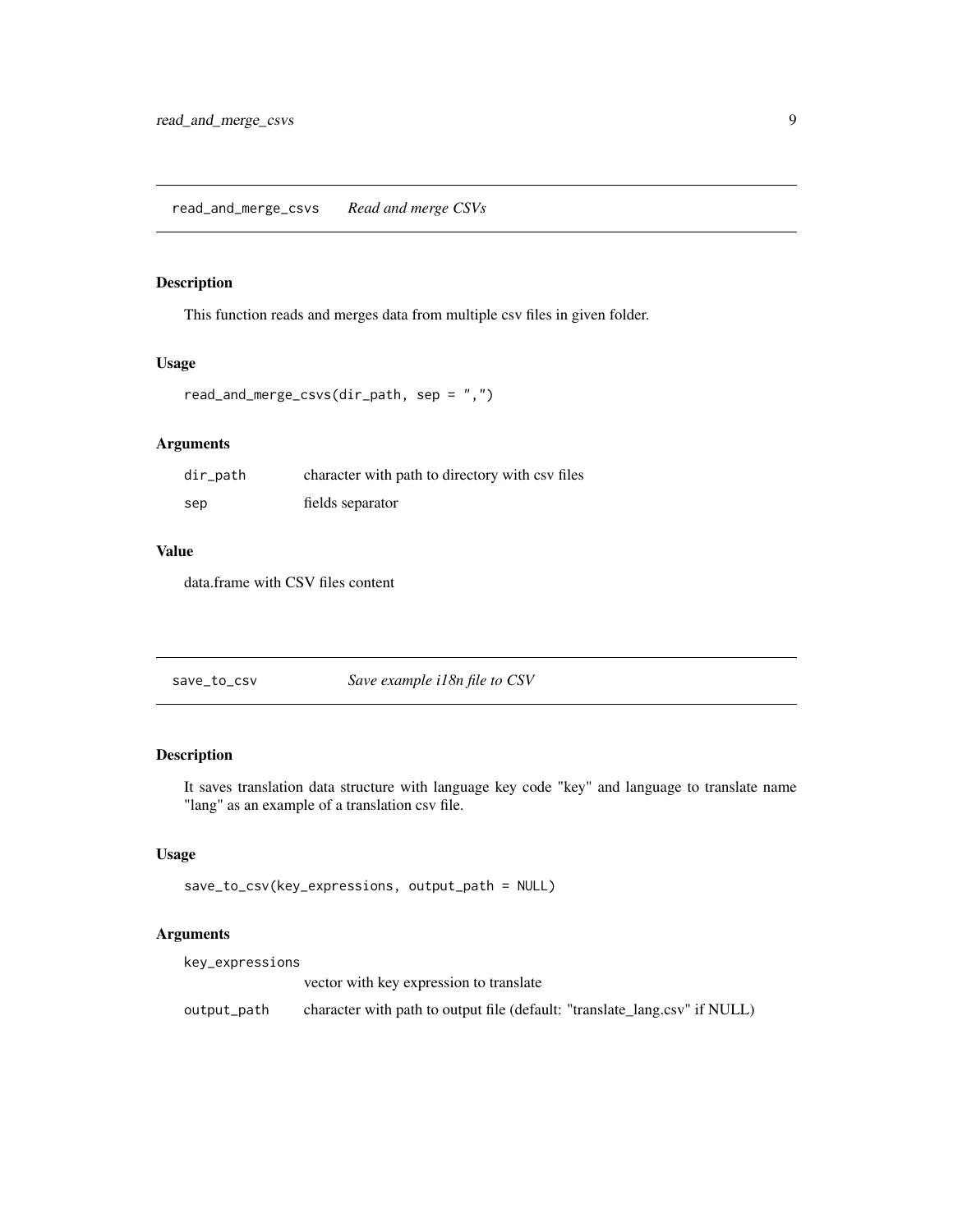## Description

It saves translation data structure with language key code "key" as an example of a translation JSON file.

#### Usage

```
save_to_json(key_expressions, output_path = NULL)
```
## Arguments

key\_expressions

|             | vector with key expression to translate                                  |
|-------------|--------------------------------------------------------------------------|
| output_path | character with path to output file (default: "translation.json" if NULL) |

```
translate_with_google_cloud
```
*This provides functions for automatic translations with online APIs Translate with Google cloud*

## Description

This is wrapper for gl\_translate function from googleLanguageR package.

# Usage

```
translate_with_google_cloud(txt_to_translate, target_lang)
```
# Arguments

| txt to translate |                                  |  |  |  |
|------------------|----------------------------------|--|--|--|
|                  | character with text to translate |  |  |  |
| target_lang      | character with language code     |  |  |  |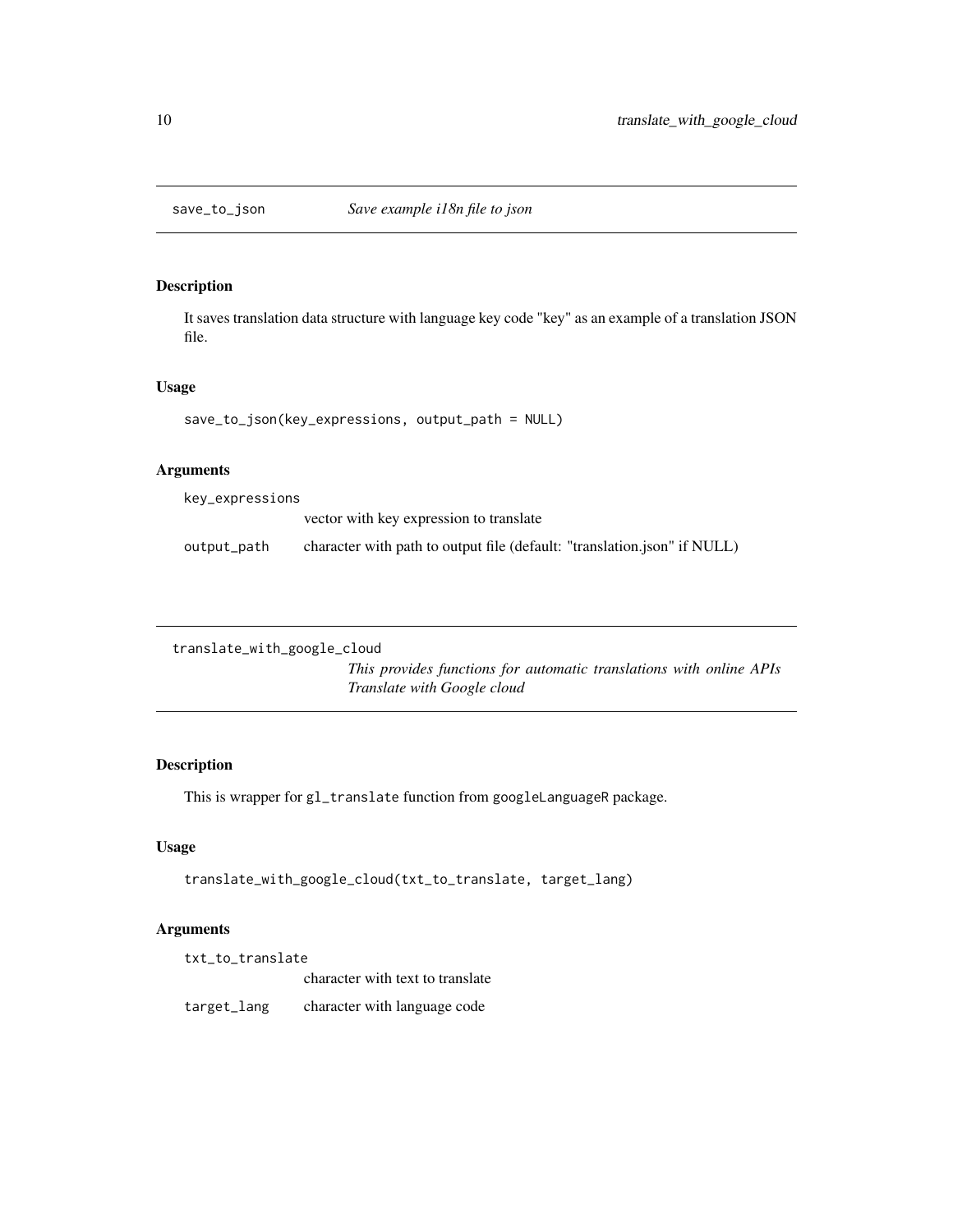<span id="page-10-0"></span>

#### Description

Translator R6 Class

Translator R6 Class

### Details

This creates shinny.i18n Translator object used for translations. Now you can surround the pieces of the text you want to translate by one of the translate statements (ex.: Translator\$t("translate me")). Find details in method descriptions below.

#### **Methods**

#### Public methods:

- [Translator\\$new\(\)](#page-10-1)
- [Translator\\$get\\_languages\(\)](#page-11-0)
- [Translator\\$get\\_translations\(\)](#page-11-1)
- [Translator\\$get\\_key\\_translation\(\)](#page-11-2)
- [Translator\\$translate\(\)](#page-11-3)
- [Translator\\$t\(\)](#page-11-4)
- [Translator\\$set\\_translation\\_language\(\)](#page-11-5)
- [Translator\\$parse\\_date\(\)](#page-11-6)
- [Translator\\$parse\\_number\(\)](#page-11-7)
- [Translator\\$automatic\\_translate\(\)](#page-12-0)
- [Translator\\$at\(\)](#page-12-1)
- [Translator\\$use\\_js\(\)](#page-12-2)
- [Translator\\$clone\(\)](#page-12-3)

<span id="page-10-1"></span>Method new(): Initialize the Translator with data

```
Usage:
Translator$new(
  translation_csvs_path = NULL,
  translation_json_path = NULL,
  translation_csv_config = NULL,
  separation\_csv = ", "automatic = FALSE
)
```
#### *Arguments:*

translation\_csvs\_path character with path to folder containing csv translation files. Files must have "translation\_" prefix, for example: translation\_<LANG-CODE>.csv.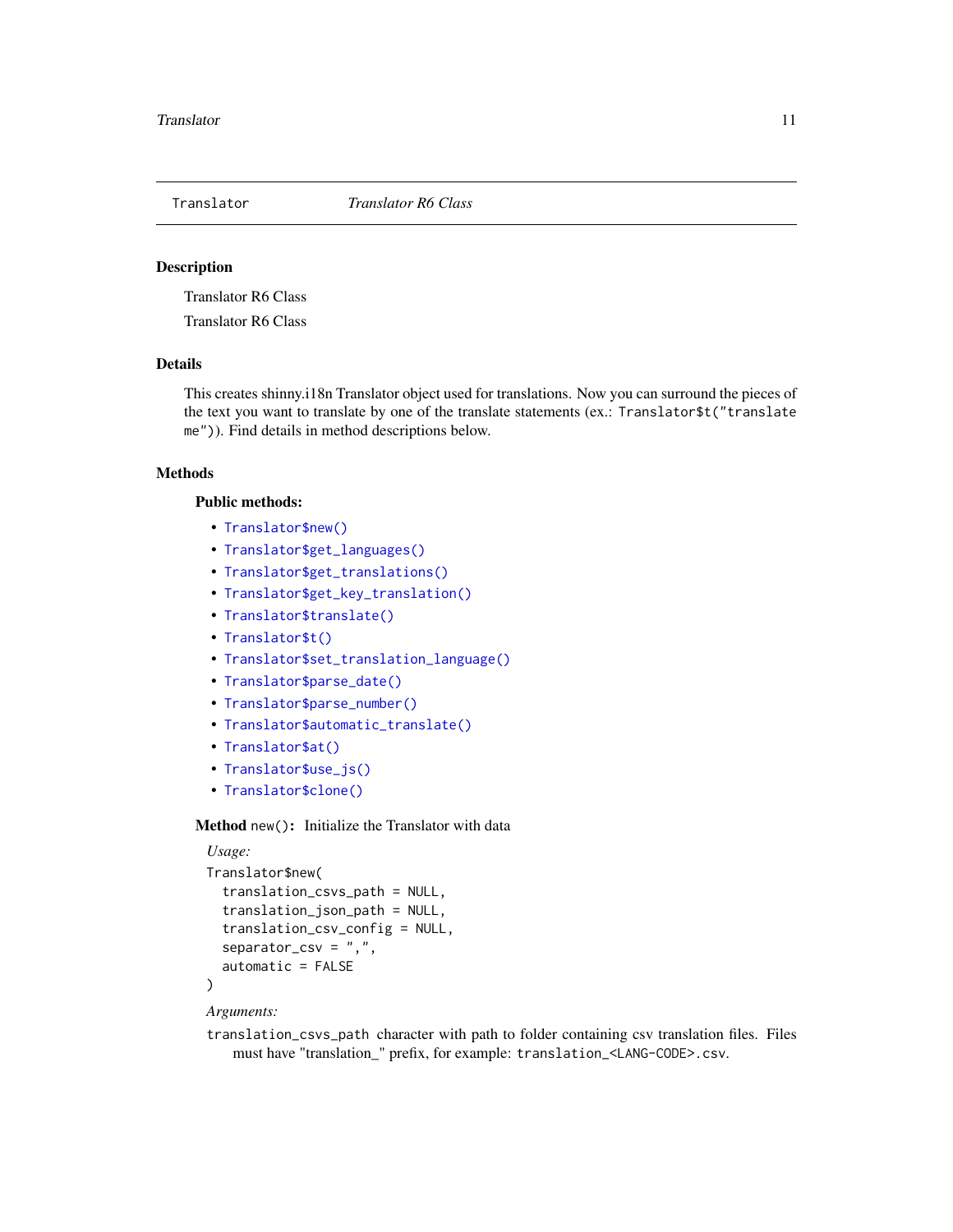translation\_json\_path character with path to JSON translation file. See more in Details. translation\_csv\_config character with path to configuration file for csv option. separator\_csv separator of CSV values (default ",") automatic logical flag, indicating if i18n should use an automatic translation API.

<span id="page-11-0"></span>Method get\_languages(): Get all available languages

*Usage:* Translator\$get\_languages()

<span id="page-11-1"></span>Method get\_translations(): Get whole translation matrix

*Usage:* Translator\$get\_translations()

<span id="page-11-2"></span>Method get\_key\_translation(): Get active key translation

*Usage:*

Translator\$get\_key\_translation()

<span id="page-11-3"></span>Method translate(): Translates 'keyword' to language specified by 'set\_translation\_language' *Usage:*

Translator\$translate(keyword, session = shiny::getDefaultReactiveDomain())

*Arguments:*

keyword character or vector of characters with a word or expression to translate session Shiny server session (default: current reactive domain)

<span id="page-11-4"></span>Method  $t()$ : Wrapper to translate method.

*Usage:*

Translator\$t(keyword, session = shiny::getDefaultReactiveDomain())

*Arguments:*

keyword character or vector of characters with a word or expression to translate session Shiny server session (default: current reactive domain)

<span id="page-11-5"></span>Method set\_translation\_language(): Specify language of translation. It must exist in 'languages' field.

*Usage:*

Translator\$set\_translation\_language(transl\_language)

*Arguments:*

transl\_language character with a translation language code

<span id="page-11-6"></span>Method parse\_date(): Parse date to format described in 'cultural\_date\_format' field in config.

*Usage:*

Translator\$parse\_date(date)

*Arguments:*

<span id="page-11-7"></span>date date object to format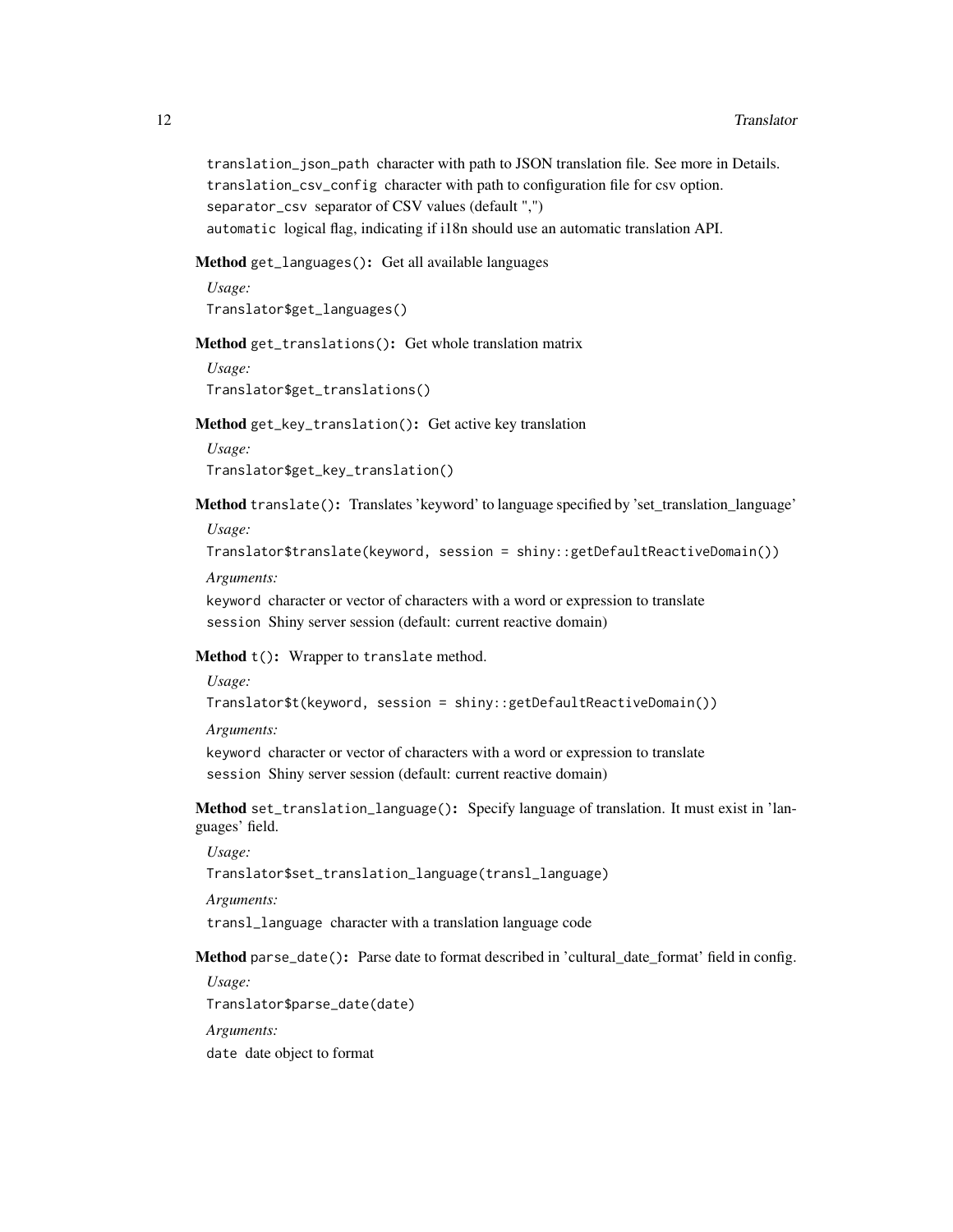#### Translator 13

Method parse\_number(): Numbers parser. Not implemented yet.

*Usage:*

Translator\$parse\_number(number)

*Arguments:*

number numeric or character with number

*Returns:* character with number formatting

<span id="page-12-0"></span>Method automatic\_translate(): Translates 'keyword' to language specified by 'set\_translation\_language' using cloud service 'api'. You need to set API settings first.

*Usage:*

```
Translator$automatic_translate(keyword, api = "google")
```
*Arguments:*

keyword character or vector of characters with a word or expression to translate

api character with the name of the API you want to use. Currently supported: google.

<span id="page-12-1"></span>Method at(): Wrapper to automatic\_translate method

```
Usage:
Translator$at(keyword, api = "google")
```
*Arguments:*

keyword character or vector of characters with a word or expression to translate api character with the name of the API you want to use. Currently supported: google.

<span id="page-12-2"></span>Method use\_js(): Call to wrap translation in span object. Used for browser-side translations.

```
Usage:
Translator$use_js()
```
<span id="page-12-3"></span>Method clone(): The objects of this class are cloneable with this method.

```
Usage:
Translator$clone(deep = FALSE)
Arguments:
deep Whether to make a deep clone.
```
### Examples

```
## Not run:
 i18n <- Translator$new(translation_json_path = "translation.json") # translation file
 i18n$set_translation_language("it")
 i18n$t("This text will be translated to Italian")
```

```
## End(Not run)
```

```
# Shiny example
if (interactive()) {
library(shiny)
library(shiny.i18n)
```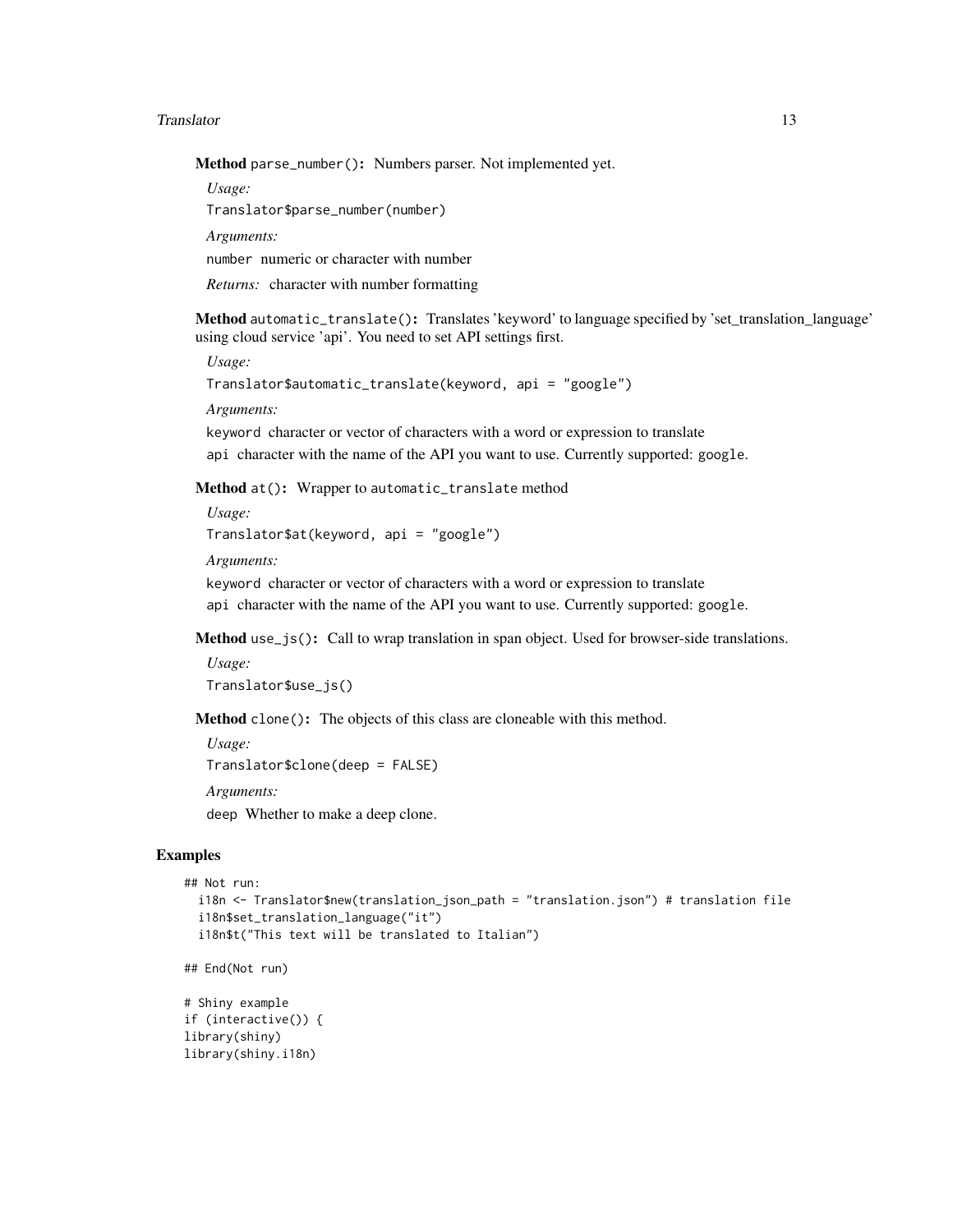```
#to run this example make sure that you have a translation file
 #in the same path
i18n <- Translator$new(translation_json_path = "examples/data/translation.json")
i18n$set_translation_language("pl")
ui <- fluidPage(
 h2(i18n$t("Hello Shiny!"))
)
server <- function(input, output) {}
shinyApp(ui = ui, server = server)
}
```
update\_lang *Update language (i18n) in UI*

#### Description

It sends a message to session object to update the language in UI elements.

# Usage

update\_lang(session, language)

#### Arguments

| session  | Shiny server session         |
|----------|------------------------------|
| language | character with language code |

#### See Also

usei18n

usei18n *Use i18n in UI*

#### Description

This is an auxiliary function needed to monitor the state of the UI for live language translations.

### Usage

```
usei18n(translator)
```
#### Arguments

translator shiny.i18 Translator object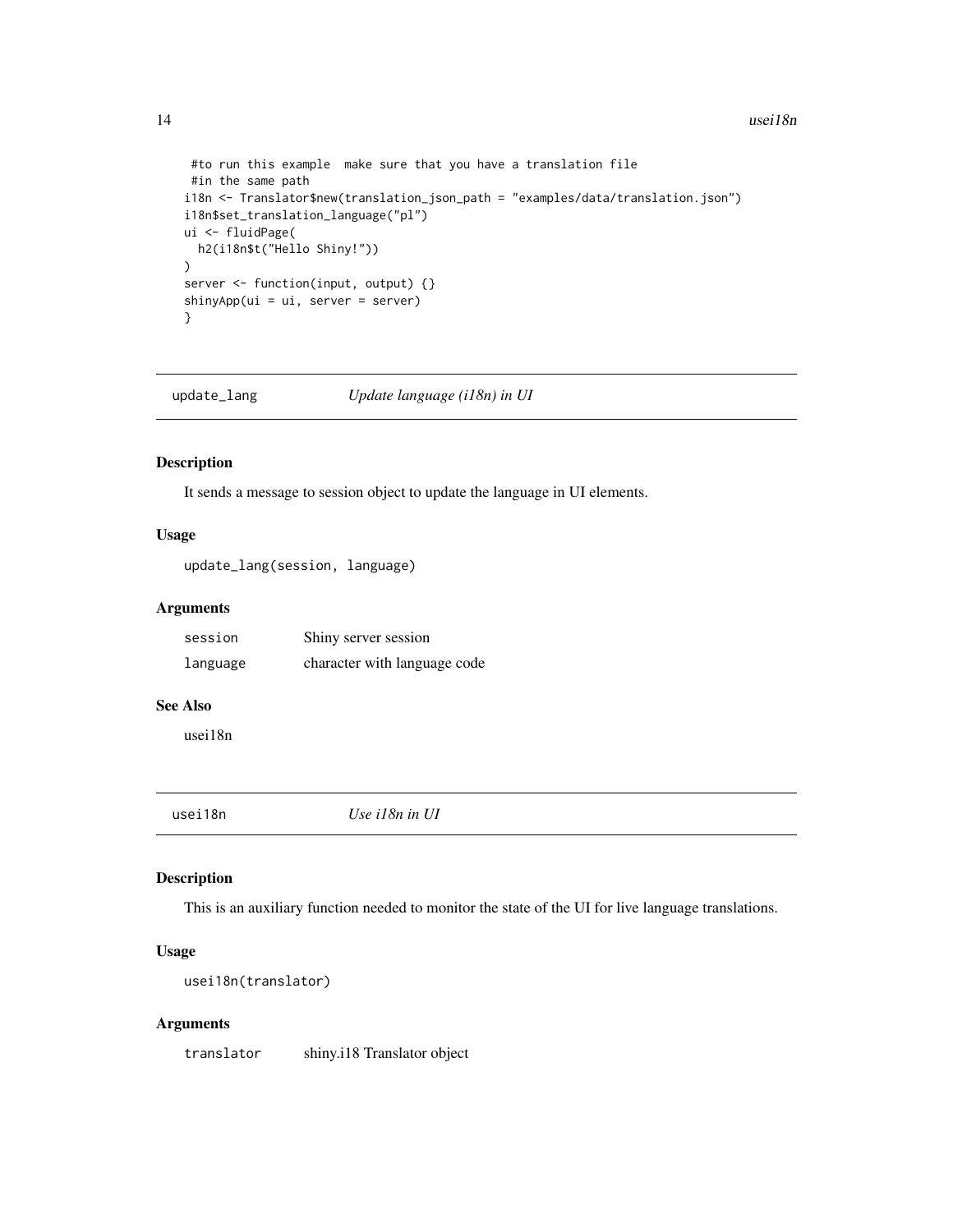# <span id="page-14-0"></span>validate\_names 15

### Examples

```
if (interactive()) {
 library(shiny)
 library(shiny.i18n)
 # for this example to run make sure that you have a translation file
 # in the same path
 i18n <- Translator$new(translation_json_path = "translation.json")
 i18n$set_translation_language("en")
 ui <- fluidPage(
   usei18n(i18n),
   actionButton("go", "GO!"),
   h2(i18n$t("Hello Shiny!"))
 \lambdaserver <- shinyServer(function(input, output, session) {
   observeEvent(input$go,{
      update_lang(session, "pl")
   })
 })
 shinyApp(ui = ui, server = server)
}
```
validate\_names *Validate Column Names*

## Description

Validate if n-th column name of data.frames (given in list) is the same.

#### Usage

validate\_names(list\_df, n = 1)

#### Arguments

| list df | list of data frames            |
|---------|--------------------------------|
| n       | integer denoting column number |

#### Value

TRUE if names of n-th columns of data.frames is the same, FALSE otherwise.